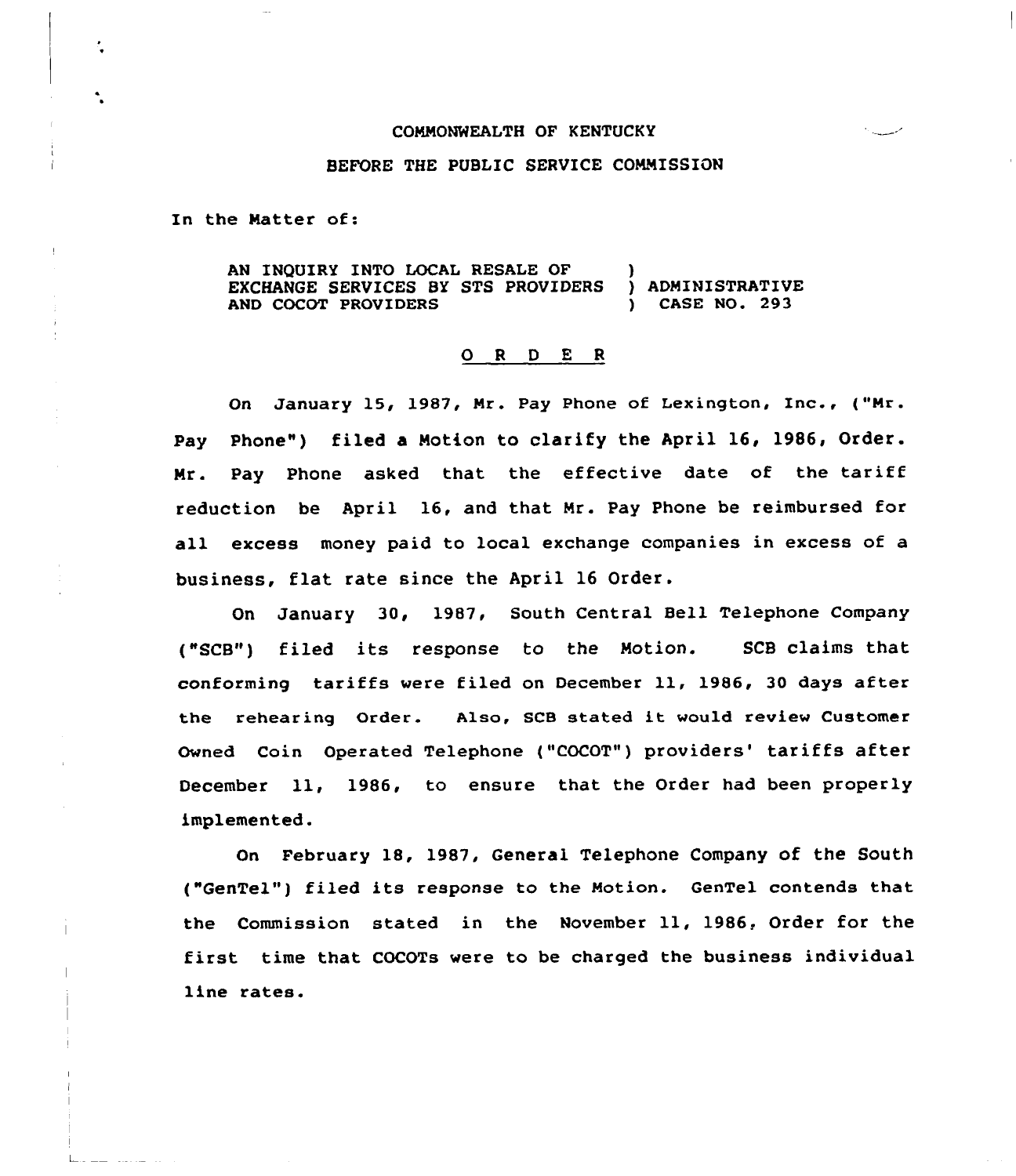After considering these Notions, and being advised, the Commission states that the effective date of the Shared Tenant services ("sTs") and cocQT tariffs ie November 11, 1986, for the following reasons:

In the April 16 Order the Commission determined that business rates were appropriate for STS and COCOT service. It stated that it would "reject measured service rates for COCOT Service"<sup>1</sup> and also the Commission ordered that "STS and COCOT service shall be classified as business service." $<sup>2</sup>$ </sup>

On May 16, 1986, the Commission issued an Order suspending ordering paragraph 8 of the April 16, 1986, Order until the Commission could rule on an application for rehearing. The paragraph which was suspended reads:

South Central Bell, Cincinnati Bell, and General shall file revised COCOT Service tariffs conforming with the terms and conditions of this Order within 30 days of the date of this Order.

On rehearing, in an Order dated November ll, 1986, the Commuission opined that it would not modify its original Order concerning the applicability of local measured service to STS and COCOT providers. The Commission felt that the rehearing record failed to support modification and therefore, "ft]he Commission's April 16. 1986. Order is reaffirmed as to the decision that local measured service rates would not apply to STS and COCOT

3 Ibid., p. 49.

ì

 $\mathbf{2}$ 

 $\mathbf{1}$ Administrative Case No. 293, Order dated April l6, 1986, p. 18

 $\overline{2}$ Ibid., p. 50.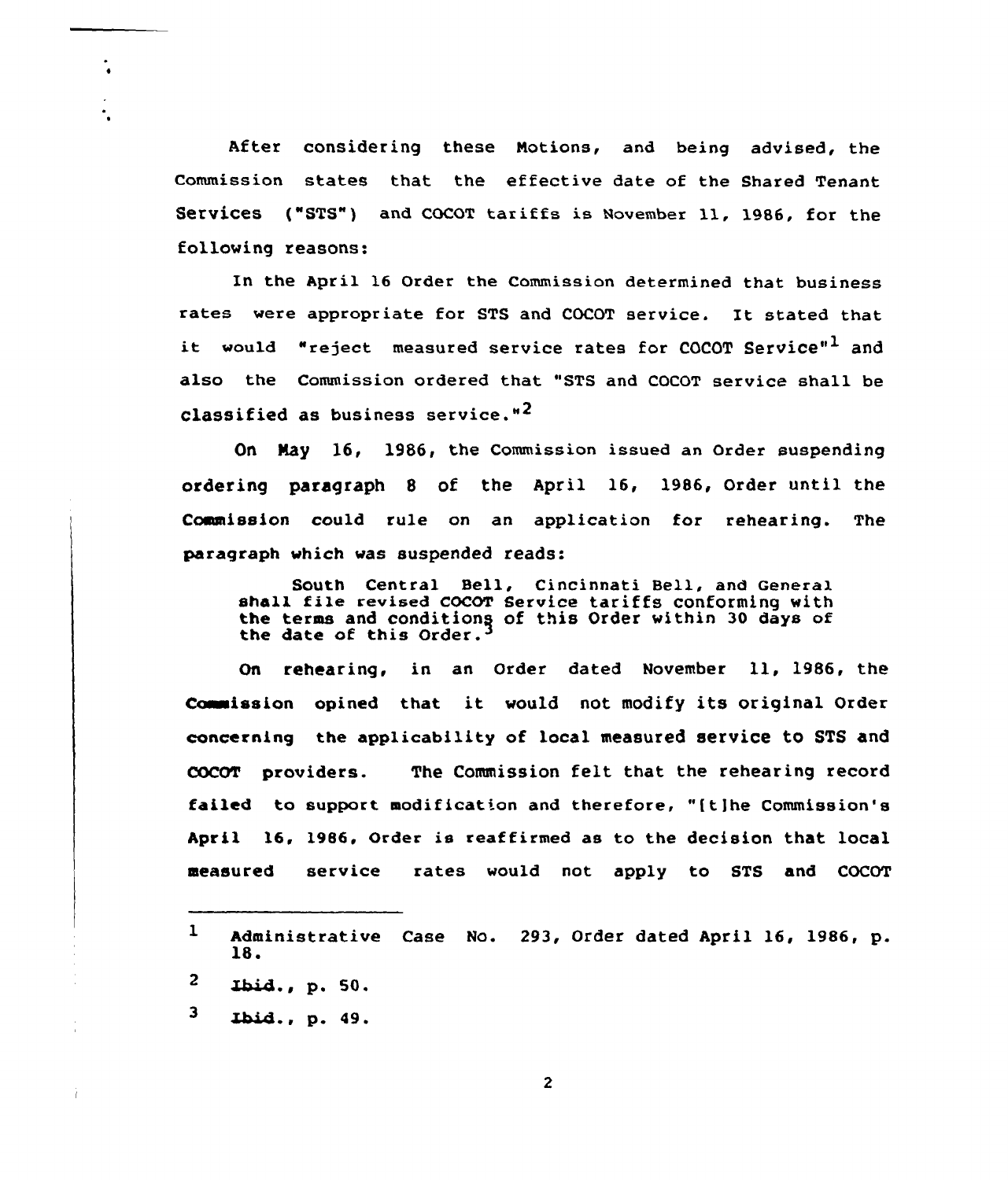providers."<sup>4</sup> Further, the Order stated that the Commission will "require that COCOTs be connected to the exchange network under applicable business individual line rates."<sup>5</sup>

Thus, the applicable rate for COCOT and STS providers was established as a business line rate by the April 16 Order. The Commission further specified in the November ll Order that the type of business line rate to be charged was individual.

KRS 278.160(2) states that "fn)o utility shall charge, demand, collect or receive from any person a greater or less compensation for any service rendered or to be rendered than that prescribed in its filed schedules." This statute prohibits companies from charging rates other than those approved by the Commission. The intent of this type of restriction was explained in City of Cleveland, Ohio v. Federal Power Com'n., 525 F.2d 845 (D.C. Cir. 1976). That Court held that the prohibition against charging rates other than those in filed schedules is based on:

[P]reservation of the agency's primary jurisdiction over reasonableness of rates and the need to insure that regulated companies charge only those rates of which the agency has been made cognizant.

The Commission's decision to implement the rate specified in the November ll Order violates neither of these reasons for the prohibition. Also, those companies which requested rehearing, SCB, Cincinnati Bell and GenTel, should not be permitted to

٠.  $\ddotsc$ 

 $\overline{\mathbf{3}}$ 

<sup>4</sup> Administrative Case No. 293, Order dated November 11, 1986, p.<br>11, Ordering paragraph 2.

<sup>5.</sup>  $Jbid., p. 7.$